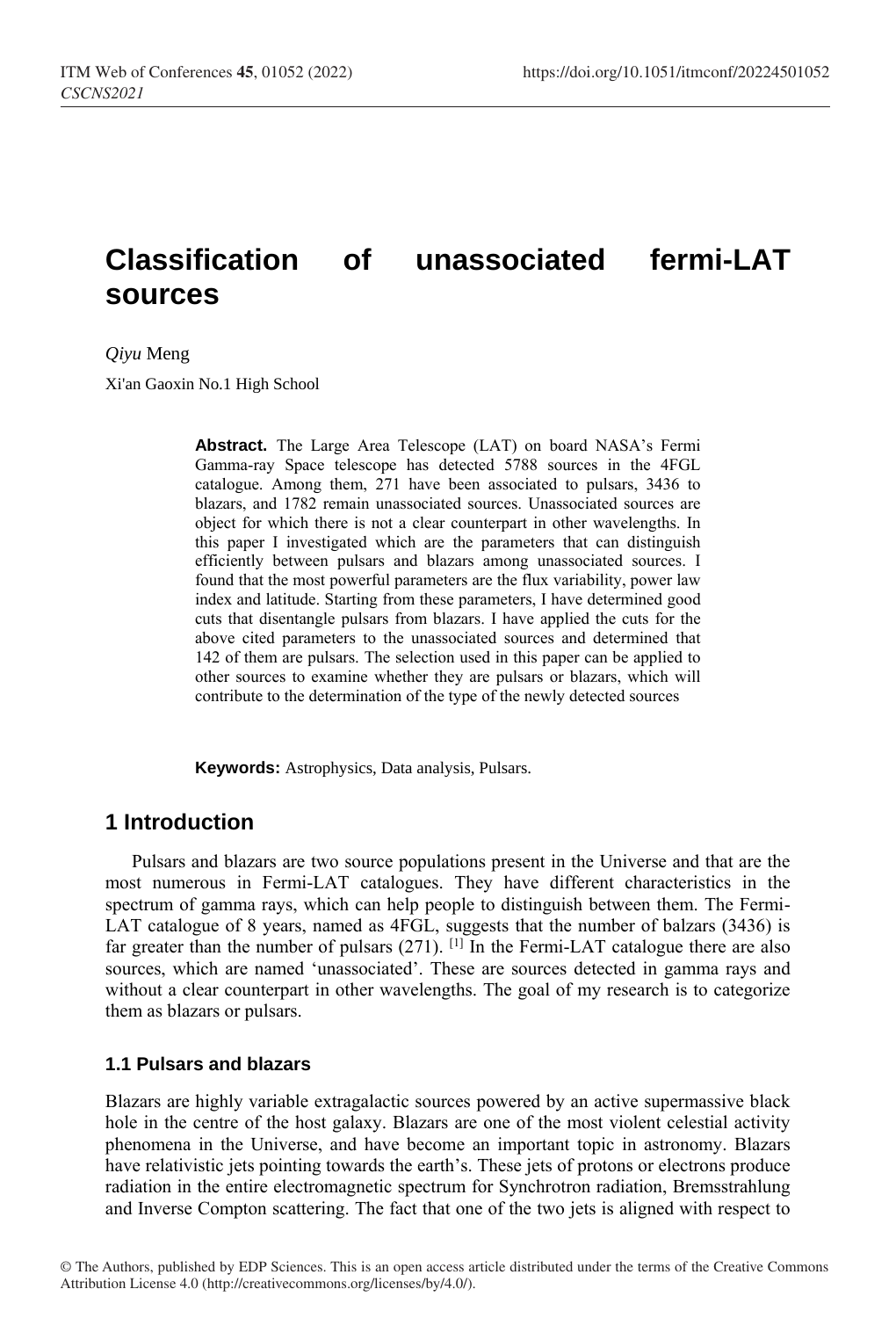the line of sight make the luminosity of these sources very high. As a consequence, blazars have high variability in their fluxes. Many blazars even exhibit superluminal motion within a few seconds of the jet, which may be caused by relativistic shock waves. [2]

Pulsars are a rapidly spinning neutron stars. Most of them are about 10km in diameter and rotate at a very fast speed. Pulsars can periodically emit pulse signals. This electromagnetic wave is intermittent and has a strong regularity. Because of its strong regularity, pulsars are considered to be the most accurate clock in the universe. Generally, pulsars deserve more scientific attention. [3] [4]

The study presented in this paper aim at determining the region of parameters that separate pulsars from blazars and other kind of stars or quasars.

#### **1.2 Variability flux (Var)**

The variability of the gamma-ray flux is a significant characteristic of blazars and it depends on the energy band considered. Blazars have higher variability since blazars are constantly emitting electrons of different energies and different acceleration and cooling times contribute preferentially to the distinct bands. On the other hand, pulsars are less variable compared to blazars. In particular, we are considering the variability observed in gamma rays that is calculated with the Var parameters through monthly measurements of the flux.

#### **1.3 Galactic Latitude (GLAT)**

The latitude in the galactic coordinate system is called the Galactic latitude, which is expressed by an angle. Starting from the galactic plane, it is measured north or south on the Galactic meridian where the celestial body is located, from 0  $\degree$  to  $\pm$  90  $\degree$ , the north of the Galactic is positive and the south is negative. The galactic latitude of the North Galactic pole (NGP) is  $+90^\circ$  and that of the South Galactic pole (SGP) is - 90 $^\circ$ .



**Fig.1.** Galactic latitude of the sources.

Fig. 1. This is the map of the pulsars, blazars and the unassociated sources. The x-axis is longitude and y-axis is latitude. The data is from 4FGL catalog.

Although the longitude of pulsars and blazars is in a great variety, the latitude is a powerful parameter to separate them. The main reason for this is that pulsars are Galactic sources so they mostly populate the Galactic plane. Instead, blazars are extragalactic and thus they have an isotropic distribution.

### **2 Curvature significance of log parabola (LPsign)**

#### **2.1 Flux and Spectral Model**

The Energy flux is the rate of photons received by the Large Area Telescope (LAT) from sources. The 4FGL catalogue adopted multiple spectral shapes, depending on the observed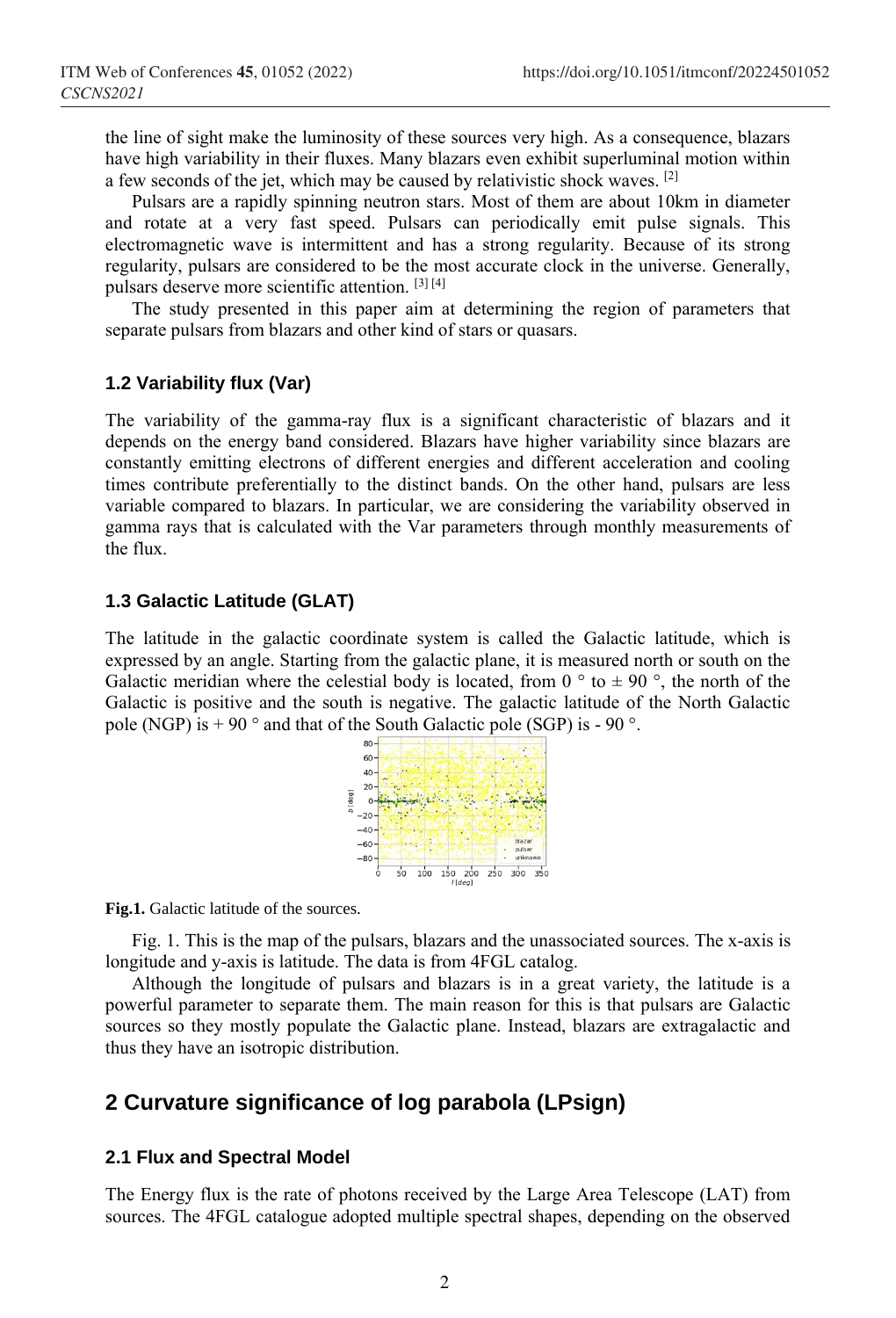source properties. Pulsars are modelled by an exponentially cut-off Power Law. Blazars are modelled as a Log Parabola if statistically significant curvature (according to Signif\_Curve) is detected, or as a simple Power Law otherwise. Most of blazers do not exhibit a curvature in their SEDs. [5]

### **2.2 Significance of curvature**

The curvature significance is the probability that the spectrum energy distribution (SED) is curved. In particular it is measured the significance in sigma. Generally, we will consider the curvature present if the significance is greater than 5sigma. Pulsars spectra are typically curved while blazars are not.

### **3 Methods and materials**

### **3.1 Research Object and the source of the data**

All the data used in this study is from the fourth catalog of gamma-ray sources detected by the Fermi Large Area Telescope (4FGL). The 4FGL is based on the first eight years of mission from the Fermi Gamma-ray Space Telescope mission in the energy range from 50 MeV to 1 TeV and it is the deepest yet in this energy range. Relative to the 3FGL catalog, the 4FGL catalog has twice as much exposure as well as a number of analysis improvements, including an updated model for the Galactic diffuse gamma-ray emission, and two sets of light curves (1-year and 2-month intervals). [1]

### **3.2 The Determination of the Powerful Parameters**

In order to investigate which are the parameters that are the most promising to disentangle between blazars and pulsars in the 4FGL, I have made the histograms of the parameters of pulsars and blazars. [6] If pulsars and blazars are present in different range of a parameter, then this parameter can successfully be a candidate. On the other hand, if pulsars and blazars show the same characteristic for a parameter, then this is not useful for the research. The plots suggest that among all of the parameters, variability, curvature significance of Log Parabola and Latitude are the most powerful parameters that can be used to distinguish between pulsars and blazars. [7]

### **4 Results**

### **4.1 The Region of the parameters**

### *4.1.1 Variability*

Blazars are highly variable, and some of them have very high variability from 20 to 100. On the other hand, pulsars are less variable with on average variability below 20. The plot above shows the histogram of the variability for pulsars, blazars and unassociated sources. This suggests that the sources of which variability is smaller than 20 are pulsars.

In the graph, we can see clearly that the variability of the unassociated sources is from 0 to 20, which suggests that most of them could be pulsars.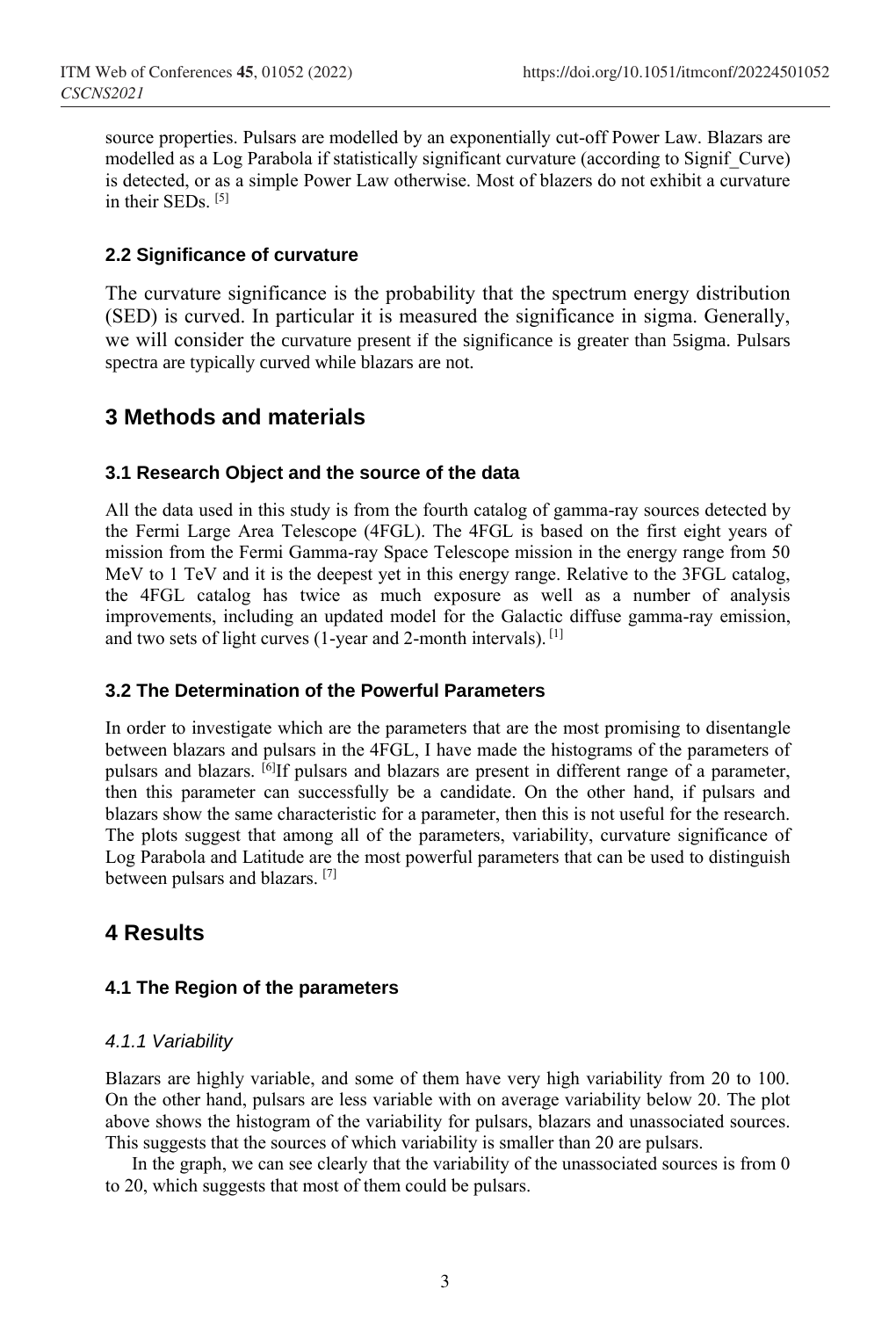

Fig. 2. Variability of the sources.

#### *4.1.2 Galactic Latitude (GLAT)*



**Fig. 3.** Galactic latitude of the sources.

According to the graph, the latitude of pulsars is close to zero, but the Blazars are more spread out in the galaxy. The reason for this result is that blazers are extragalactic sources and thus are isotropically distributed in the galaxy and in latitude. Instead, pulsars are of galactic origin and thus are more concentrated at low latitudes. In the graph, clearly, the proportion of pulsars is obviously greater than the proportion of blazars in the region of GLAT<20, so we are able to conclude that the sources that GLAT<20 are probably pulsars. For the unassociated sources, the latitude of most of them is close to zero, which means that they are probably pulsars.

#### **4.2. Curvature Significance of Log Parabola (LPsign)**

According to the plot on the left, the curvature significance for the Log Parabola spectrum of Blazars is generally less than 5sigma. On the contrary, the significance of most pulsars is from 0 to 80sigma since their spectra are more curved. According to the plot on the right, we can see that the proportion of pulsars is significantly greater than the proportion of blazars in the region of LPsign>5. We can conclude that the sources that LPsign>5 are probably pulsars, and the sources that LPsign<5 are probably blazars. For the unassociated sources, their significance lies between 0 and 12.5 and is larger than the significance of blazars.



**Fig. 4.** Significance of the sources.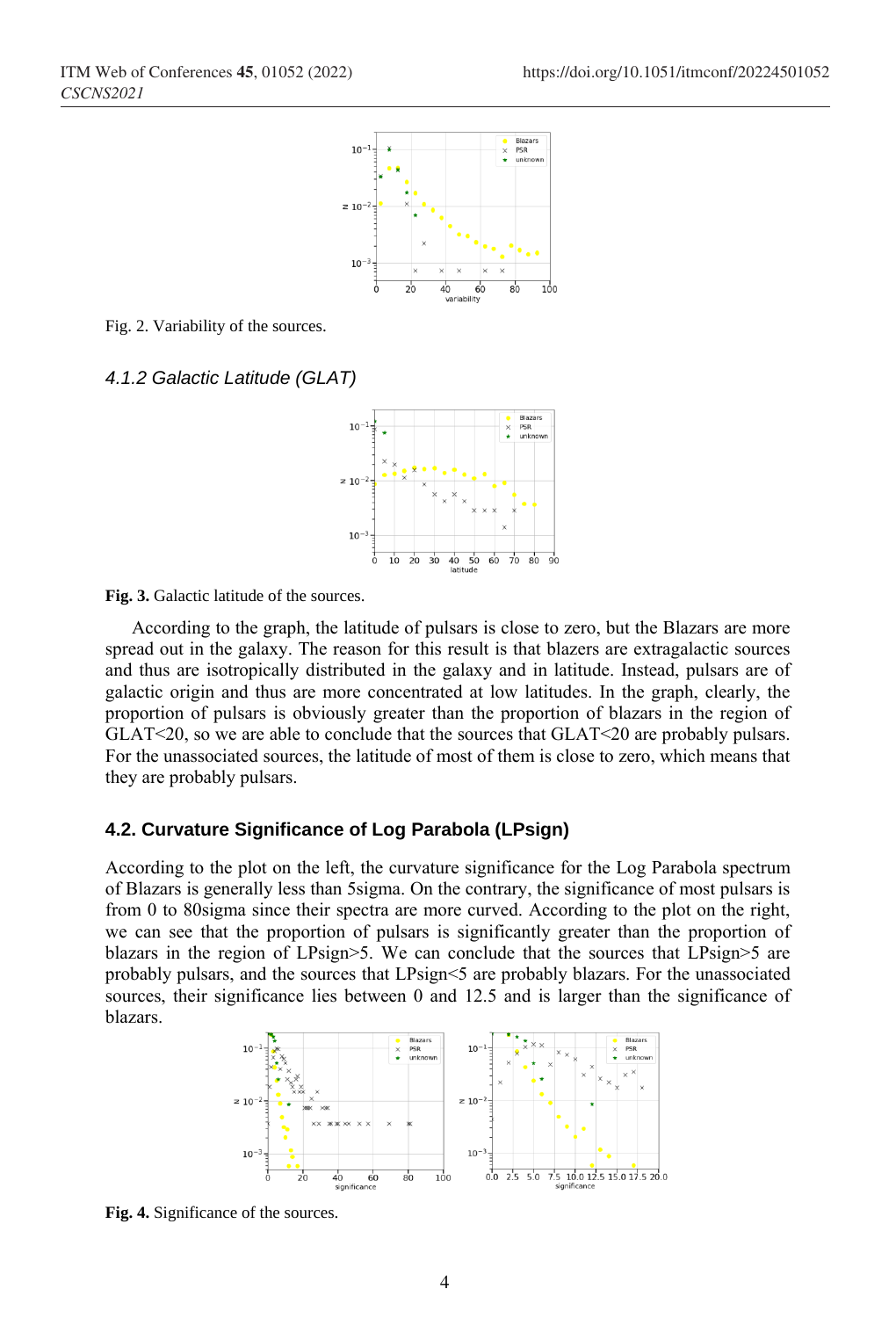### **4.3 Pulsar candidates in the unassociated sources**

According to the conclusions presented in 3.1.1, 3.1.2 and 3.1.3, we consider sources of which variability<20, absolute value of the galactic latitude <20 and LPsign>5 are pulsar candidates. After applying these conditions to the unassociated sources in Python, we have determined the following 142 candidates that may be pulsar:  $\overline{\phantom{0}}$ 

| <b>GLAT</b><br><b>Name</b><br>4FGL J0906.8-2122 17.182617 | <b>Name</b><br><b>GLAT</b><br>4FGL J0906.8-2122 17.182617 |
|-----------------------------------------------------------|-----------------------------------------------------------|
| 4FGL J0933.8-6232 -7.9074183                              | 4FGL J1738.1-2453 3.5415926                               |
| 4FGL J0940.3-7610 -17.449461                              | 4FGL J1740.7-2640 2.104205                                |
| 4FGL J0947.0-3548 13.512758                               | 4FGL J1743.7-4321 -7.1661515                              |
| 4FGL J1005.5-5708c -1.2154778                             | 4FGL J1747.0-3505 -3.462644                               |
| 4FGL J1026.2-5731 0.022287028                             | 4FGL J1748.3-2906 -0.6043984                              |
| 4FGL J1046.7-6010 -0.9672107                              | 4FGL J1750.0-3849 -5.8692975                              |
| 4FGL J1048.5-5923 -0.1666718                              | 4FGL J1753.8-2538 0.12693389                              |
| 4FGL J1127.9-6158 -0.6798978                              | 4FGL J1754.6-2933 -2.0071337                              |
| 4FGL J1139.2-6247 -1.0660292                              | 4FGL J1757.7-6032 -17.186884                              |
| 4FGL J1203.9-6242 -0.33813143                             | 4FGL J1801.6-2326 -0.31522205                             |
| 4FGL J1204.5-5032 11.636577                               | 4FGL J1802.4-3041 -4.0421247                              |
| 4FGL J1207.4-4536 16.575975                               | 4FGL J1803.8-2908 -3.54446                                |
| 4FGL J1208.0-6900 -6.4596033                              | 4FGL J1805.1-3618 -7.2373652                              |
| 4FGL J1210.4-6250 -0.33482808                             | 4FGL J1806.2-2126 -0.25252265                             |
| 4FGL J1231.6-5116 11.483131                               | 4FGL J1808.2-2028e -0.1820724                             |
| 4FGL J1231.6-6511 -2.4016714                              | 4FGL J1808.4-3358 -6.725435                               |
| 4FGL J1306.3-6043 2.0990448                               | 4FGL J1812.2-0856 4.502029                                |
| 4FGL J1309.1-6223 0.40559182                              | 4FGL J1814.7-3420 -8.055587                               |
| 4FGL J1317.5-6316 -0.55519617                             | 4FGL J1817.9-3334 -8.28481                                |
| 4FGL J1329.9-6108 1.3843493                               | 4FGL J1818.6+1316 13.199313                               |
| 4FGL J1351.6-6142 0.34008345                              | 4FGL J1819.9-1530 -0.2553561                              |
| 4FGL J1358.3-6026 1.3609829                               | 4FGL J1823.2+1209 11.699215                               |
| 4FGL J1403.5-6236 -0.88337934                             | 4FGL J1823.3-1340 -0.1149143                              |
| 4FGL J1405.1-6119 0.2836073                               | 4FGL J1824.2-0621 3.1016934                               |
| 4FGL J1409.1-6121e 0.12567082                             | 4FGL J1824.2-5427-18.049017                               |
| 4FGL J1412.1-6631 -4.899744                               | 4FGL J1827.5+1141 10.5546                                 |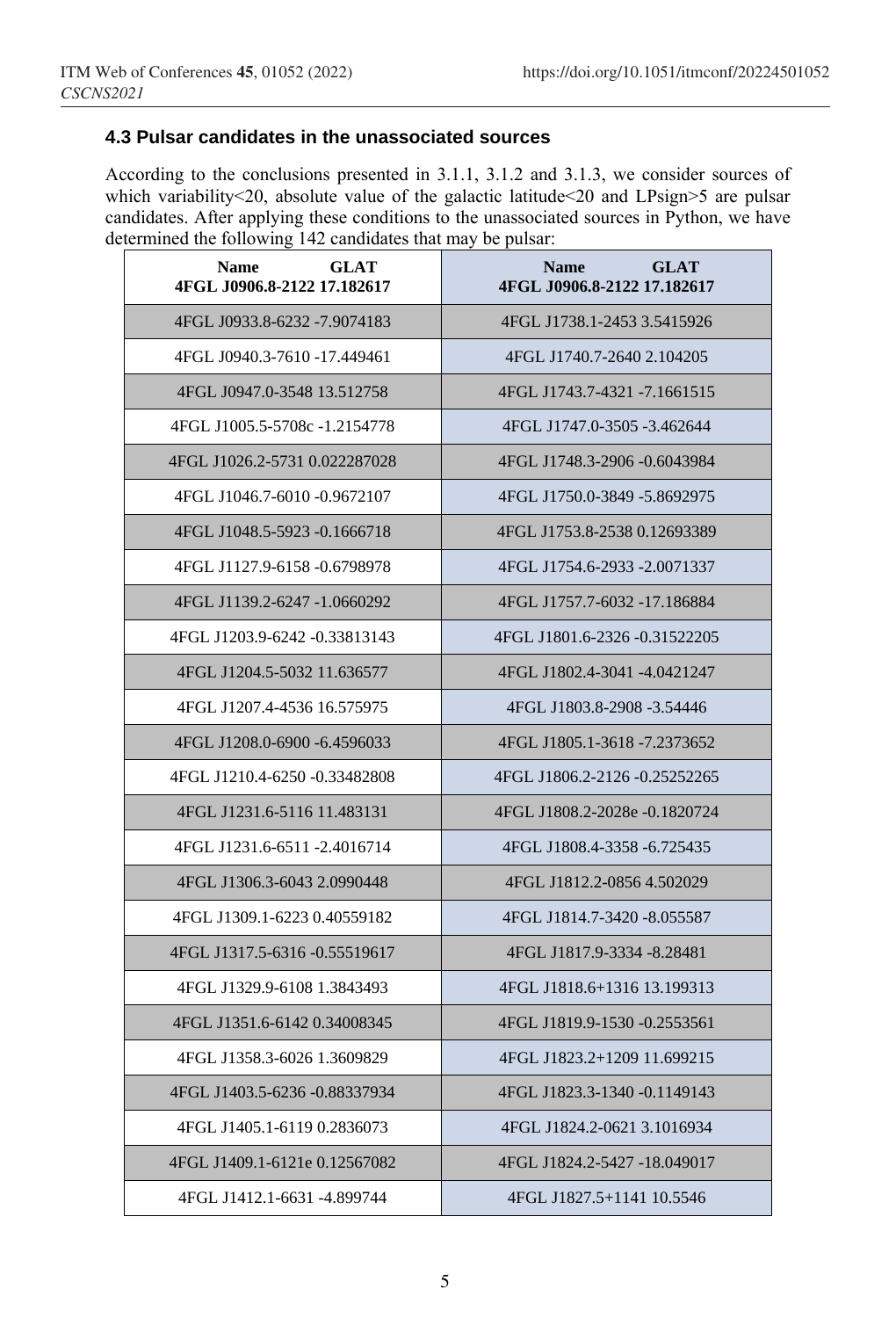| 4FGL J1444.9-5939 0.11439446   | 4FGL J1830.8-3132 -9.806819    |
|--------------------------------|--------------------------------|
| 4FGL J1447.4-5757 1.5231397    | 4FGL J1834.2-0827c -0.07172557 |
| 4FGL J1449.8-5923c 0.091335036 | 4FGL J1834.7-0724c 0.3115942   |
| 4FGL J1501.0-6310e -3.8907757  | 4FGL J1834.9-0800 -0.013645585 |
| 4FGL J1517.9-5233 4.1421294    | 4FGL J1840.4-1139 -2.8786254   |
| 4FGL J1526.6-3810 15.278664    | 4FGL J1842.1+2737 14.085746    |
| 4FGL J1539.4-3323 17.532059    | 4FGL J1847.2-0141 0.16072634   |
| 4FGL J1553.8-5325e 0.27877477  | 4FGL J1854.7+0153 0.11998991   |
| 4FGL J1603.3-6010 -5.699764    | 4FGL J1855.3-0740 -4.3513784   |
| 4FGL J1610.3-5154c -0.22677961 | 4FGL J1856.7+0125c -0.52188915 |
| 4FGL J1611.9-5125c -0.03662832 | 4FGL J1857.1+0056 -0.8492683   |
| 4FGL J1613.0-5102 0.11350931   | 4FGL J1858.0+0354 0.3096627    |
| 4FGL J1616.6-5341 -2.1694973   | 4FGL J1900.4+0339 -0.34116748  |
| 4FGL J1616.6-5009 0.3726569    | 4FGL J1900.7+0426 -0.046061184 |
| 4FGL J1619.3-5047 -0.38626578  | 4FGL J1900.9+0538 0.47065985   |
| 4FGL J1622.7-4934c 0.09190126  | 4FGL J1902.2+0448 -0.2154043   |
| 4FGL J1629.3-4822c 0.15445924  | 4FGL J1904.7-0708 -6.200763    |
| 4FGL J1634.0-4742c 0.031737383 | 4FGL J1906.1+1651 4.4507213    |
| 4FGL J1636.9-4710c 0.03242511  | 4FGL J1906.9+0712 -0.1481562   |
| 4FGL J1639.3-5146 -3.3325295   | 4FGL J1908.7+0812 -0.077988505 |
| 4FGL J1649.3-4441 0.03385913   | 4FGL J1908.8-0131 -4.571059    |
| 4FGL J1651.7-4359 0.15195034   | 4FGL J1912.7+0957 -0.14555876  |
| 4FGL J1653.2-4349 0.057707638  | 4FGL J1913.4-1526 -11.745806   |
| 4FGL J1656.5-2733 9.677605     | 4FGL J1916.8-3025 -18.42003    |
| 4FGL J1700.2-4237c -0.1971766  | 4FGL J1919.4+1313 -0.08241083  |
| 4FGL J1702.7-5655 -9.229002    | 4FGL J1922.7+1428c -0.20529965 |
| 4FGL J1704.8-4030 0.42582232   | 4FGL J1924.8-1035 -12.168449   |
| 4FGL J1709.9-0900 17.773561    | 4FGL J1929.0+1729 -0.088364385 |
| 4FGL J1711.0-3002 5.6433907    | 4FGL J1931.1+1656 -0.79363585  |
| 4FGL J1711.9-1922 11.6571      | 4FGL J2038.4+4212 0.5427818    |
| 4FGL J1714.9-3324 3.0092595    | 4FGL J2041.1+4736 3.4537694    |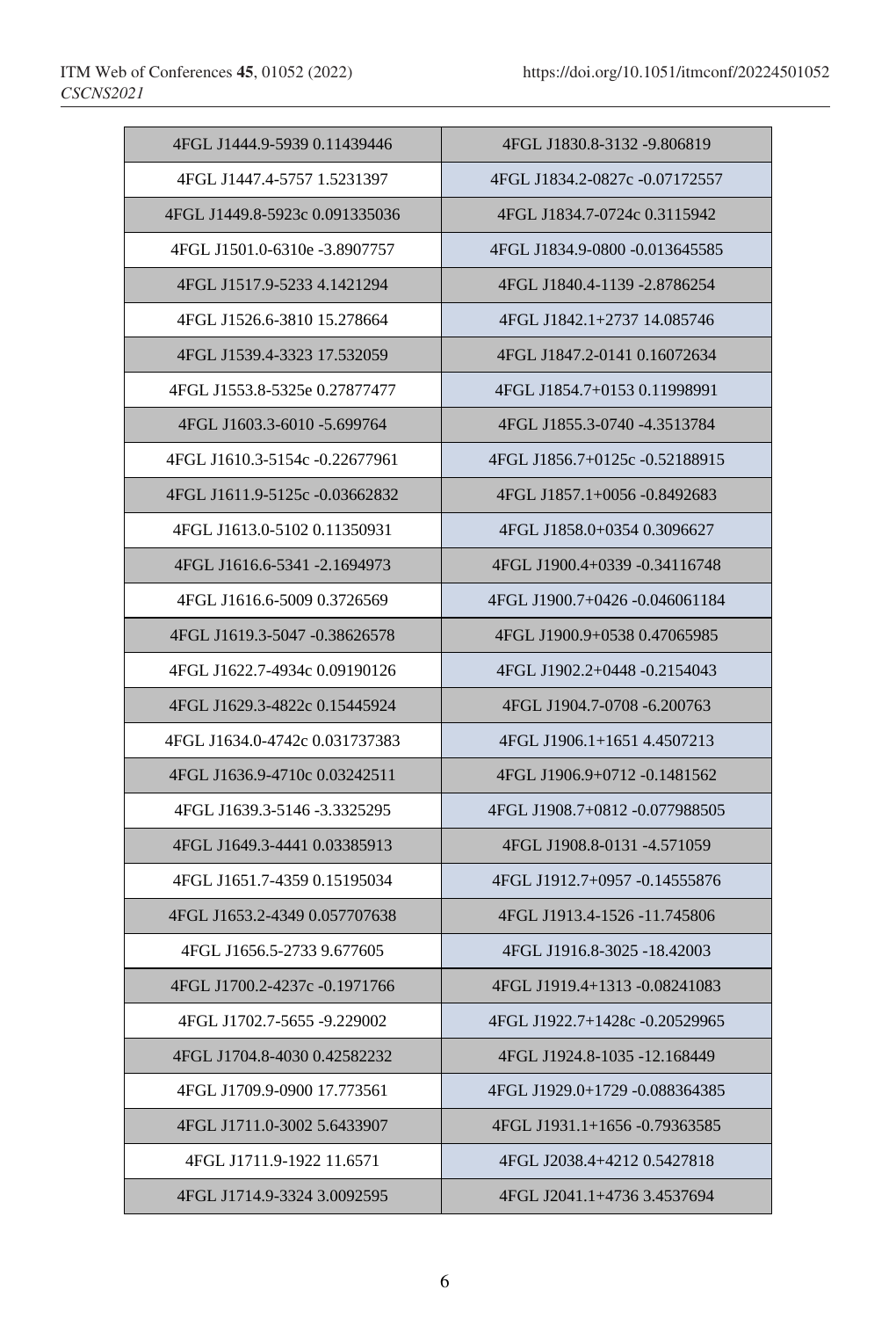| 4FGL J1717.5-5804 -11.504704 | 4FGL J2056.4+3142 -8.818813 |
|------------------------------|-----------------------------|
| 4FGL J1721.3-5257 -9.12776   | 4FGL J2116.2+3701 -8.34101  |
| 4FGL J1730.4-0359 15.995311  | 4FGL J2208.4+6443e 7.148063 |
| 4FGL J1736.1-3422 -1.1655407 | 4FGL J2220.8+6319 5.2186275 |

## **5 Discussion**

In this research I have investigated the region of the parameters for the gamma-ray flux to separate unassociated Fermi-LAT sources of the 4FGL among pulsars and blazars. We found that the variability, latitude, significance of curvature are the most promising and used them to determine the pulsar candidates in the unassociated sources from the 4FGL catalog. The result found is shown before and report that 142 of the unassociated sources are probably pulsars.

All of the data analysis is done by Python in Jupyter Notebook. It is a powerful tool that helped to make histograms and select the pulsar candidates. With Python, we can easily deal with the huge amount of data and make precise prediction to the pulsar candidates. Those conclusions for the region of parameters can also be applied to any newly detected unassociated sources in the future programs. [8]In other words, the result in this research can be used to find out pulsars for other catalogs.

However, there might be other parameters that weren't detected by Fermi Large Area Telescope also helpful to distinguish between pulsars and blazars. In the future, if there are some new parameters detected in another catalog, other researchers can analyze the new data and determine whether they are helpful to distinguish between pulsars and blazars or not. I believe that the result can be more accurate if more parameters are found and more conditions are added to search for the pulsar candidates.

Also, we can see that there are pulsars which don't follow the conclusion presented in 3.2, which means that if we apply the conclusion to a unassociated source, it could be a pulsar even if its variability>20, galactic latitude>20 or LPsign<5. As a result, the addition of other powerful parameters to help distinguish pulsars is necessary for the accuracy of the determination of the pulsar candidates.

# **References**

- 1. Collaboration, L. A. T. (2020, May 26). Fermi large Area telescope fourth SOURCE CATALOG. arXiv.org. Retrieved September 30, 2021, from https://arxiv.org/abs/1902.10045v6
- 2. Szytula A and Leciejewicz J 1989 Handbook on the Physics and Chemistry of Rare Earths vol 12, ed K A Gschneidner Jr and L Erwin (Amsterdam: Elsevier) p 133
- 3. Garfinkel, Harold, Lynch, Michael, Livingston, & Eric. (1981). The work of a discovering science construed with materials from the optically discovered pulsar. Philosophy of the Social Sciences.
- 4. Kramer, L. /. . (2004). Handbook of pulsar astronomy, vol. 4. Handbook of Pulsar Astronomy, by D. R. Lorimer, M. Kramer, Cambridge, UK: Cambridge University Press, 2012.
- 5. NASA. (n.d.). The Fermi science support CENTER (FSSC). NASA. Retrieved September 30, 2021, from https://fermi.gsfc.nasa.gov/ssc/.